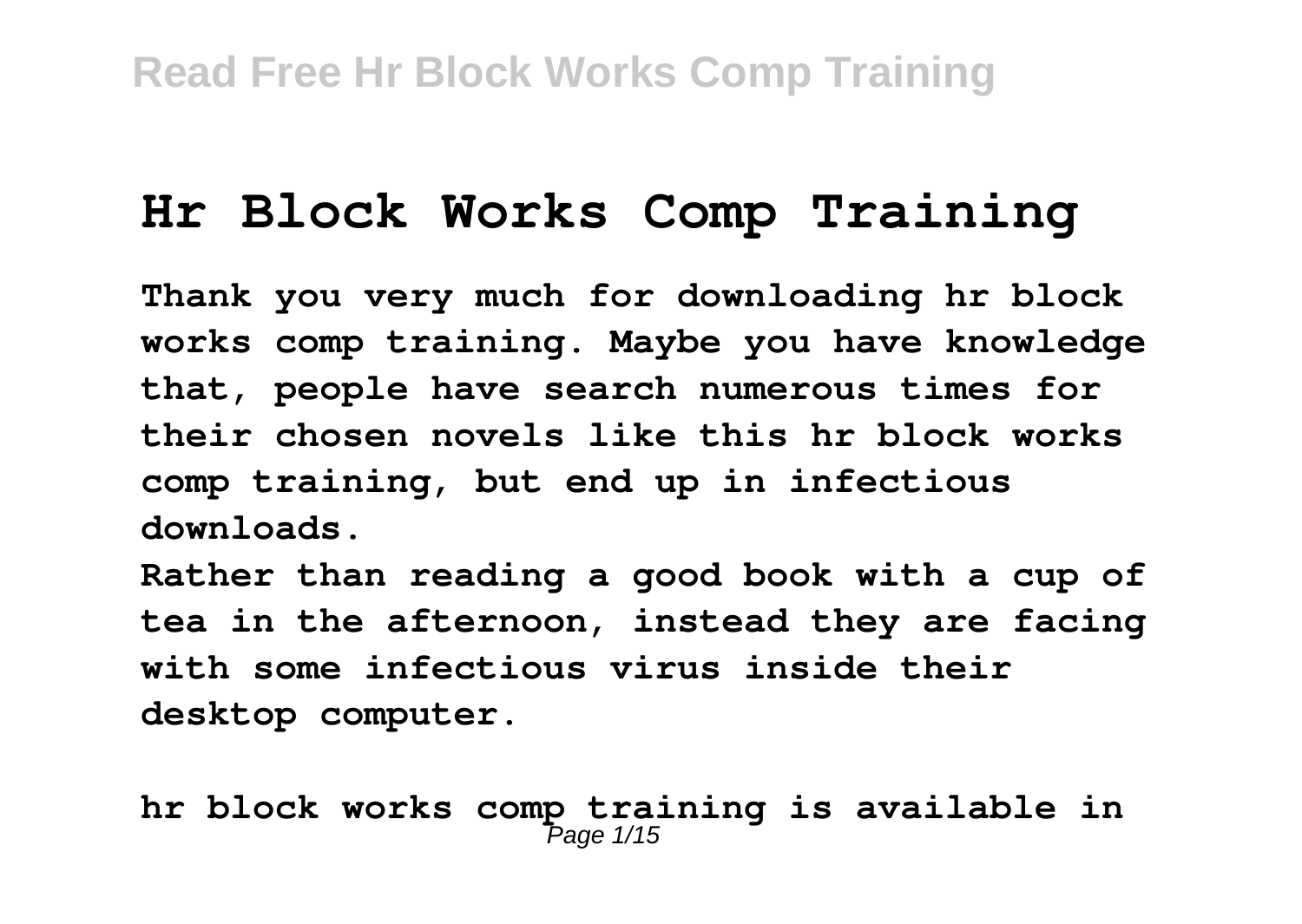**our book collection an online access to it is set as public so you can download it instantly.**

**Our book servers spans in multiple countries, allowing you to get the most less latency time to download any of our books like this one.**

**Merely said, the hr block works comp training is universally compatible with any devices to read**

**Ebooks are available as PDF, EPUB, Kindle and plain text files, though not all titles are** Page 2/15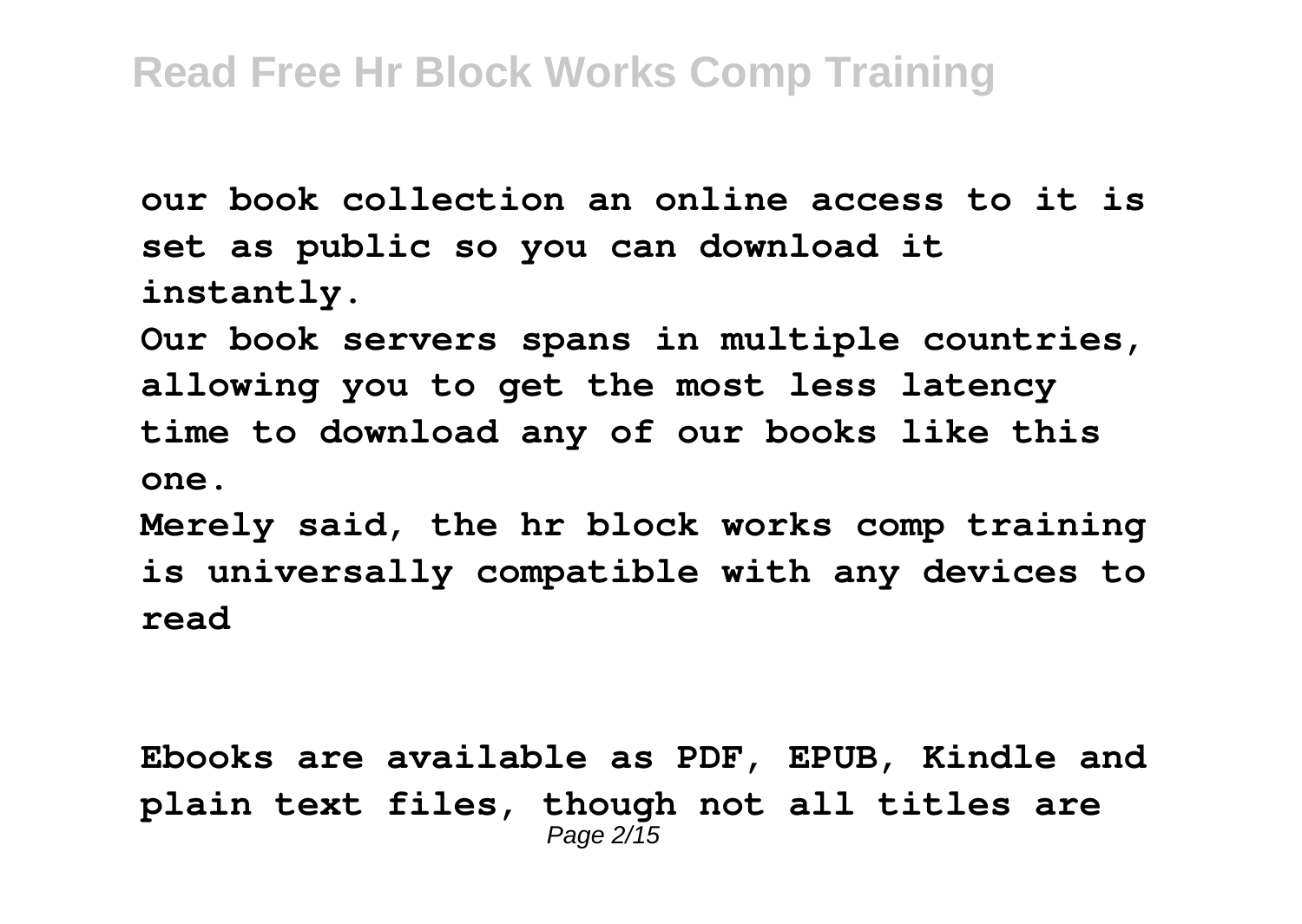**available in all formats.** 

**Virtual Tax Preparation Options | H&R Block The company estimates that 150 million hours are wasted by HR departments each year on this tedious process. That effort translates to \$4.5 billion worth of precious HR managers' labor.**

**FMLA Intermittent Leave training.businessmanagementdaily.com The classical guitar (also known as the nylonstring guitar or Spanish guitar) is a member** Page 3/15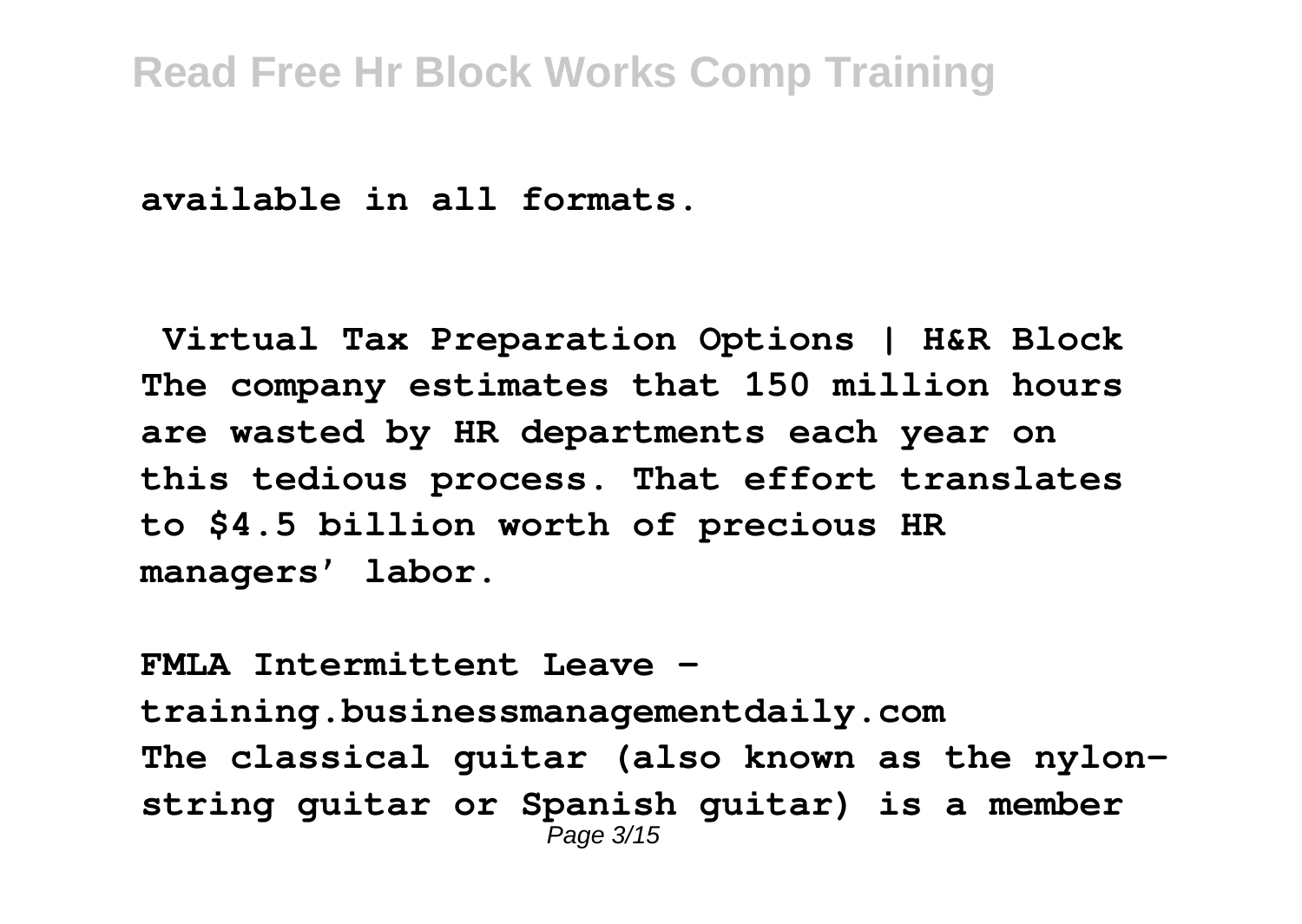**of the guitar family used in classical music and other styles. An acoustic wooden string instrument with strings made of gut or nylon, it is a precursor of the modern acoustic and electric guitars, both of which use metal strings.Classical guitars derive from the Spanish vihuela and gittern of the ...**

**Complete Lacrosse Guide & Sizing Charts Lacrosse Video The HR / ADP Outsourced Benefits Administration (OBA) System is available through the Employee Self-Service (ESS) portal. We are here to help If you would like** Page 4/15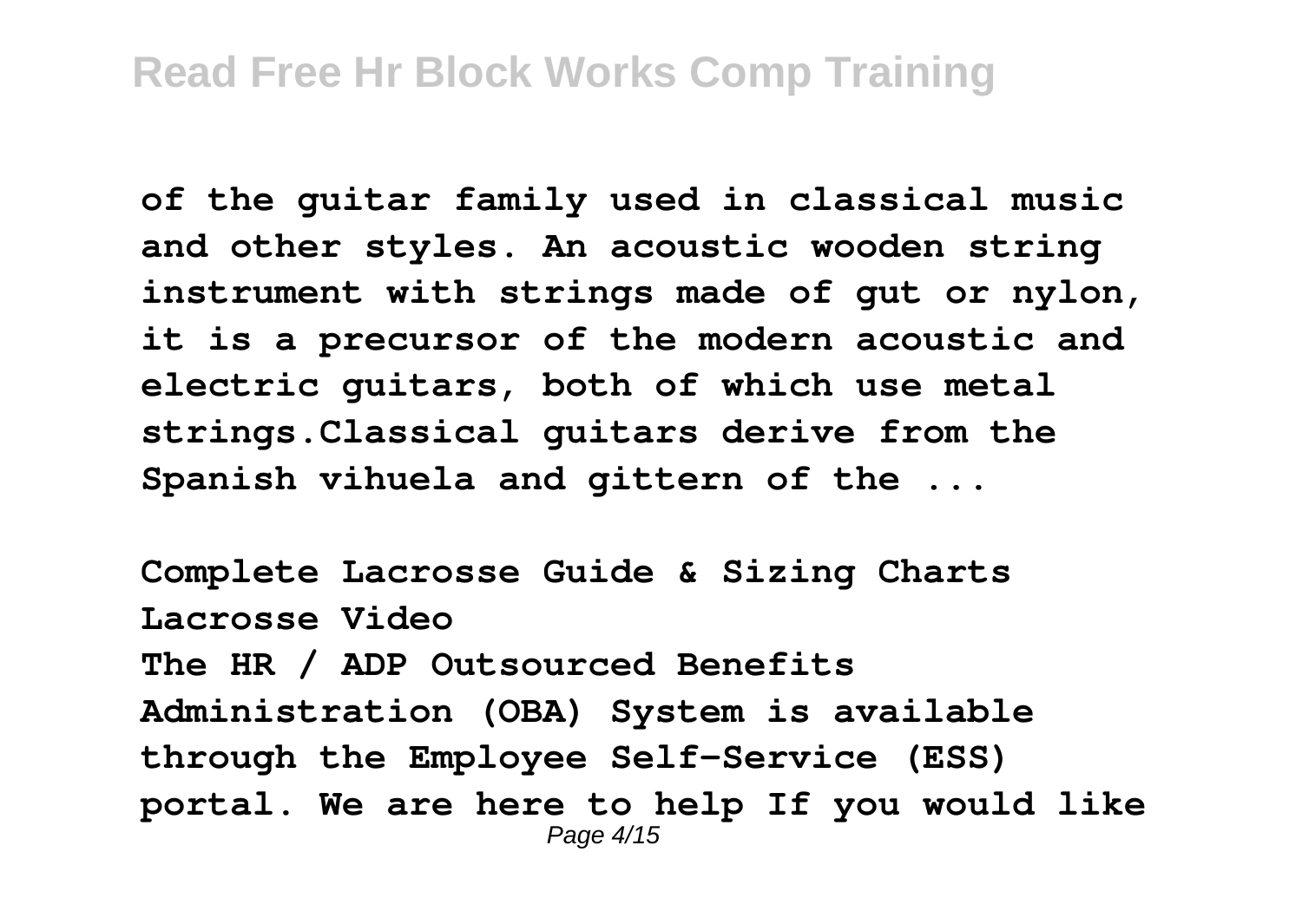**to speak with us in person, it is recommended you call ahead of time to schedule an appointment.**

**How to Calculate Your Hourly Rate as a Handyman or Contractor Therefore, if the employee normally works 50 hours in a given week, and she misses 12 hours during the week for FMLA reasons, the employee has used 12/50 of a week, or 0.24 weeks. As another example, if the employee normally works 45 hours per week, but misses nine hours in a given week for FMLA reasons, she has used 9/45 of a week, or 0.2 weeks.** Page 5/15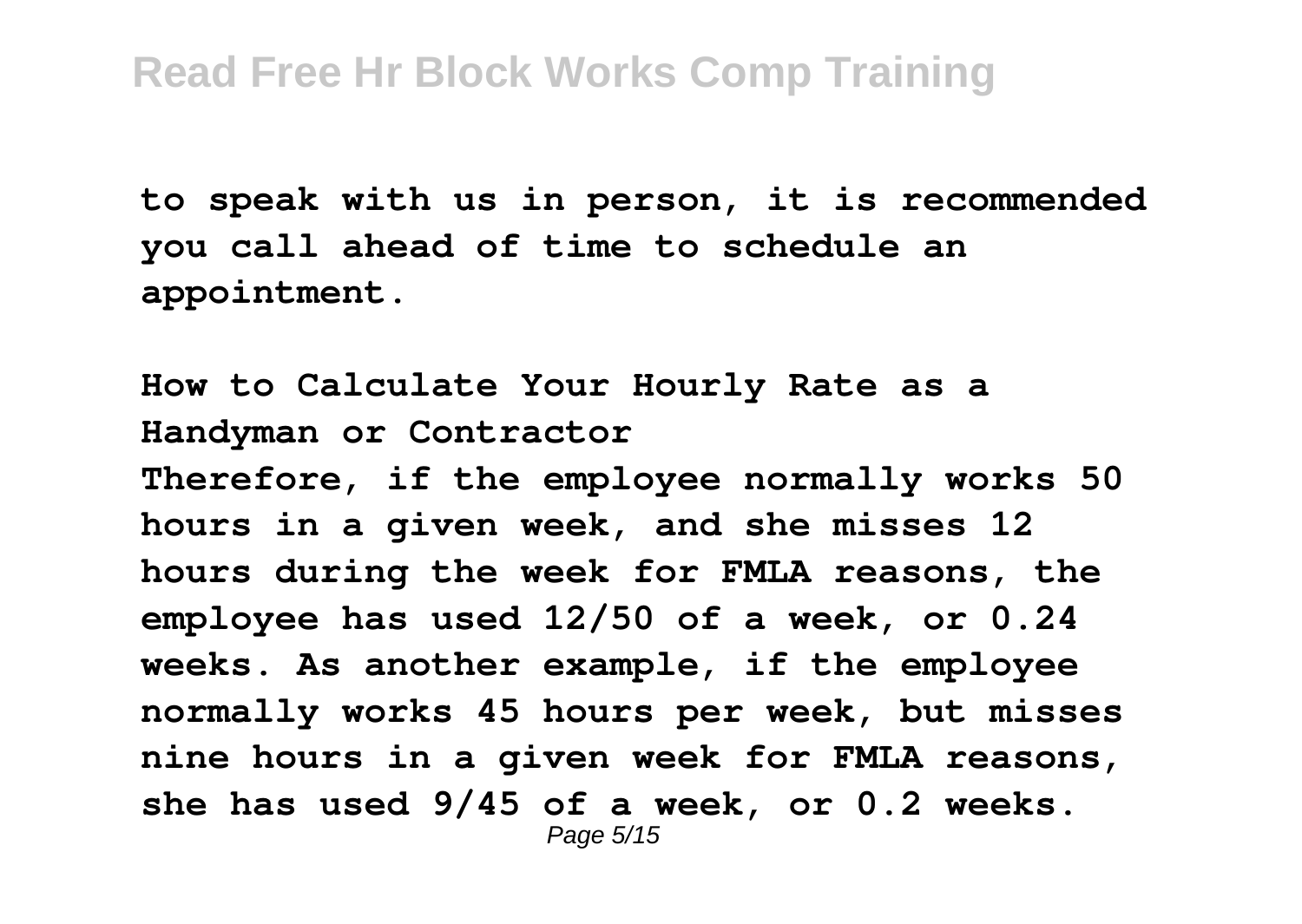**Human Resources - ircgov.com**

**S A M P L E Employee Handbook [Company Name] A Guide for Our Employees Last Reviewed: July 2010 Legal Disclaimer For Employers Only The materials in this sample handbook are intended to provide a general reference or resource only. The matrix of federal, state and local l**

**Division of Labor Standards Enforcement (DLSE) The employee is eligible for daily OT or comp time at one and one-half (1 ½) accrual rate.** Page 6/15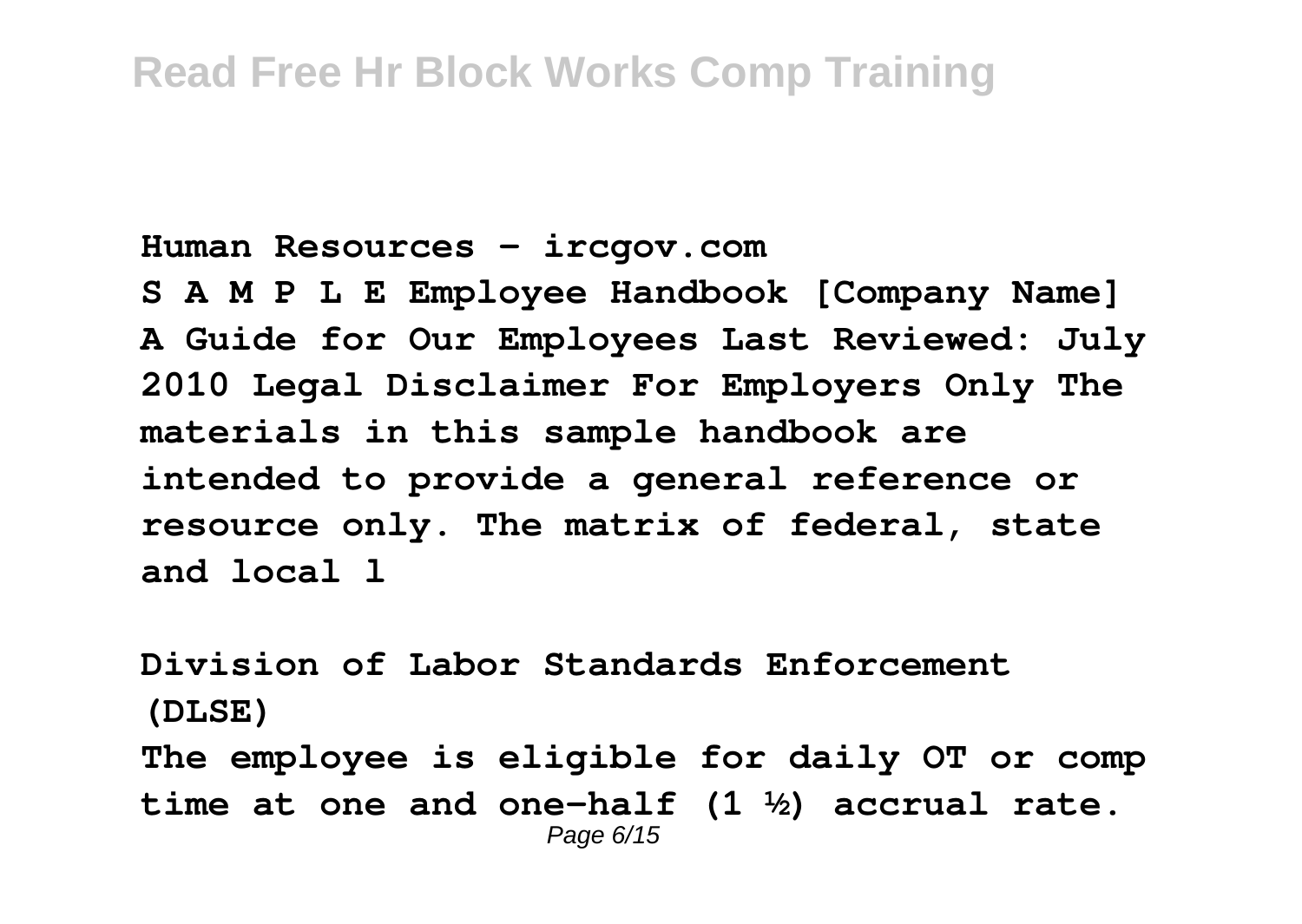**... all employees to every other weekend off, or to two weekends off out of four successive weekends. Any employee who works more than four (4) weekend shifts within a four (4) week schedule block shall be paid at the rate of time and one-half (1 ½) the ...**

**Penn Foster Reviews - Online Degree Reviews We would like to show you a description here but the site won't allow us.**

**Google Business An oscillator consists of a block attached to a spring (k = 405 N/m). At some time t, the** Page 7/15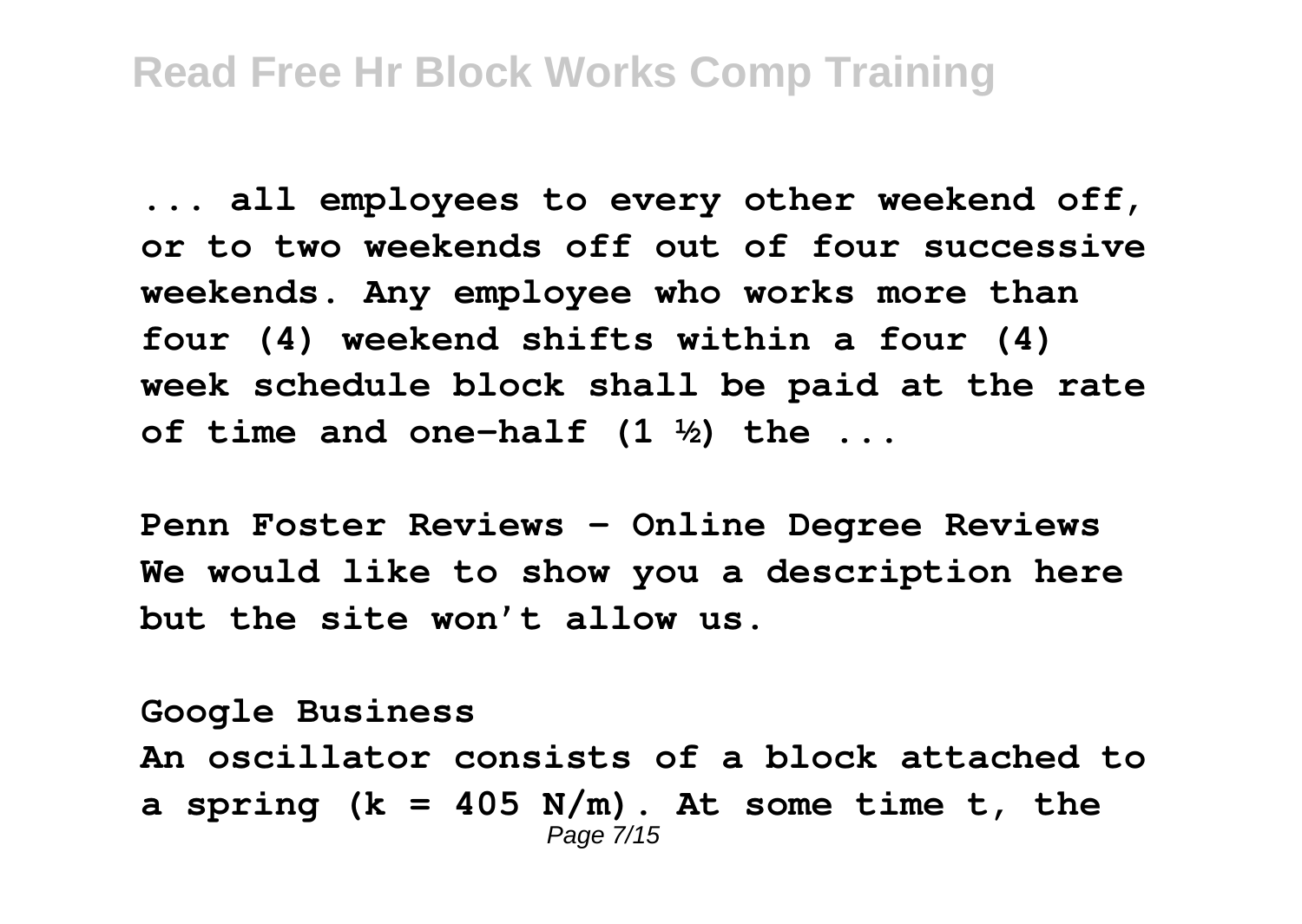**position (measured from the system's equilibrium location), velocity, and acceleration of the block are x =...**

**Professional Staff Program | Human Resources News. Advanced Multi-Axis CNC Machine Tools Provide Indian Shoe Last Manufacturer with Unique Competitive Advantage**

**How to write a letter to HR for my comp off leave for ... H&R Block Virtual is different than filing with our do-it-yourself options. Instead of preparing your taxes with an online program,** Page 8/15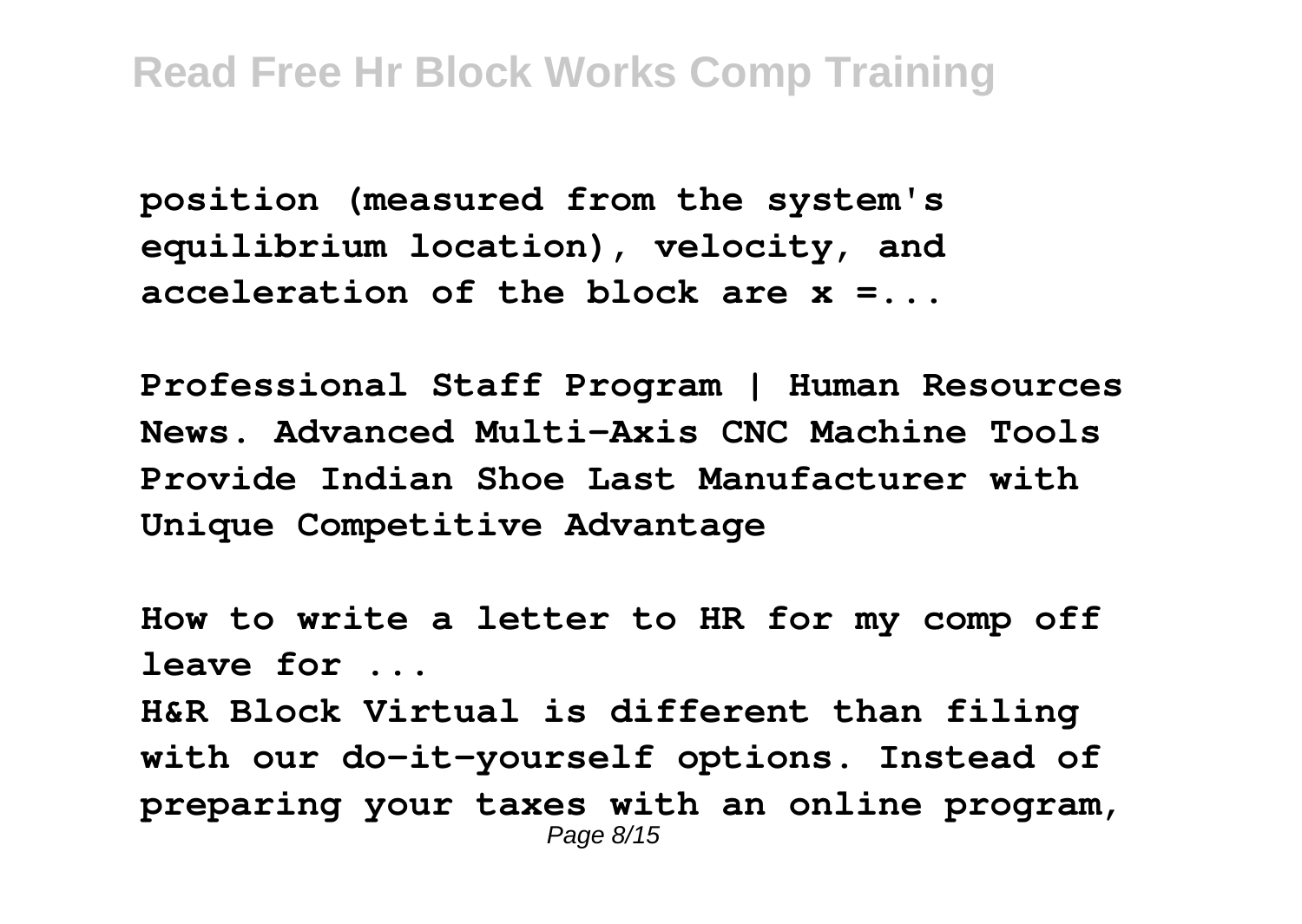**you connect to a tax pro who will prepare and file your return for you. Here's how H&R Block Virtual works. Get matched with a local tax pro who can help you with your unique situation.**

**Blockchain Meets HR: Just How Big Could This Market Be ...**

**All HR people are evil, it's in our job description. Or at least, that seems to be the prevailing theory. In reality, there's just more going on behind the scenes than most people know. I'm here to demystify your Human Resources department and tell you just** Page 9/15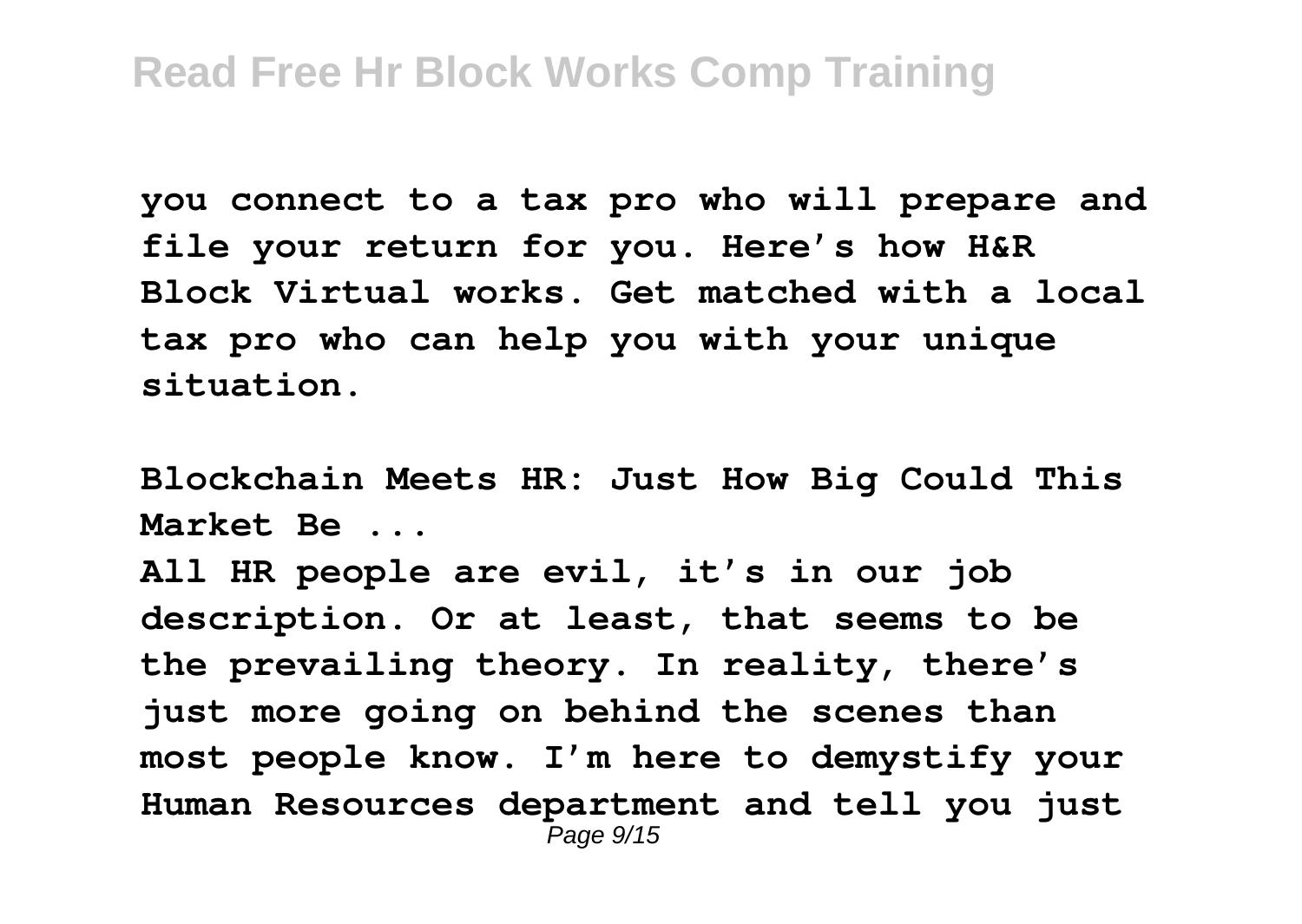**why you worked your tail end off all year and still got a 1.7 percent bonus.**

**SEIU 1199 HMC-ALNW Contract | Labor Relations Pursue opportunities to improve delivery of Human Resources services to the management team and County team members. NOTICE: A Kronos Employee Training video is available for staff. If you have questions or need assistance with Kronos, please contact Stacy Faulkner at (772) 226-1504.**

**Hr Block Works Comp Training How to write a letter to hr for my comp off** Page 10/15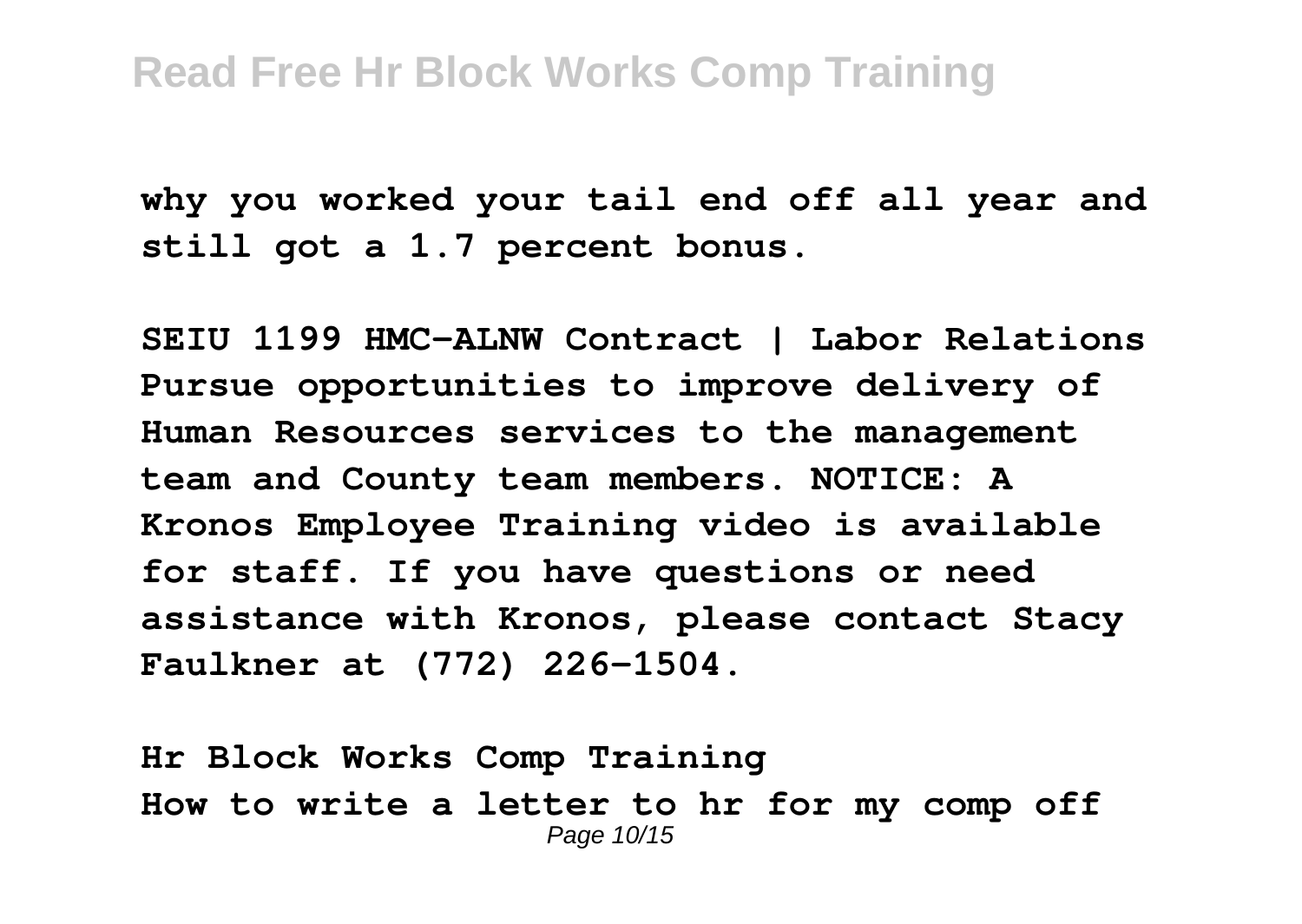**leave for extra workingday? I have worked in my company to finish a project for last two days continously and one is a holiday and I would like to ask them for compensation one day leave for next day as our company doesnt have any overtime policy for staffs.**

**Time off for Exempt Employees — Evil HR Lady 1. Q. My employer's vacation plan states that no vacation is earned during the first six months of employment. Is this legal? A. Yes. DLSE's enforcement policy does not preclude an employer from providing a specific period of time at the beginning of the employment** Page 11/15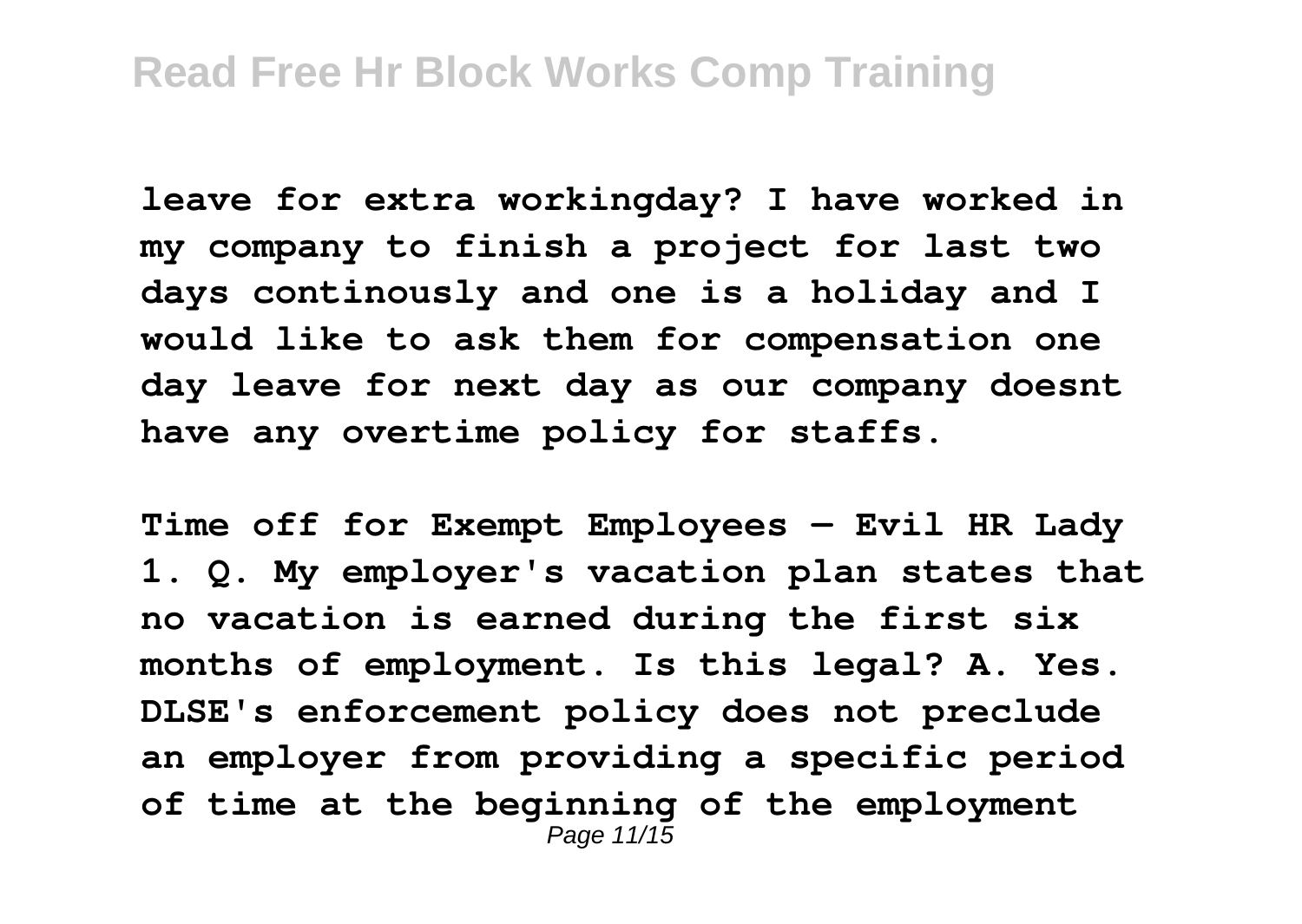**relationship during which an employee does not earn any vacation benefits.**

**Employee Benefits - Pima County This is my current situation at the moment. I moved to another state and literately everywhere I apply they want everything, Diploma certificate along with the original transcripts. I was able to do an income tax class with HR block and they did accept the diploma and I was able to become a tax agent.**

**Sample Employee Handbook.doc - HR 360, Inc. Professional staff employees who are called** Page 12/15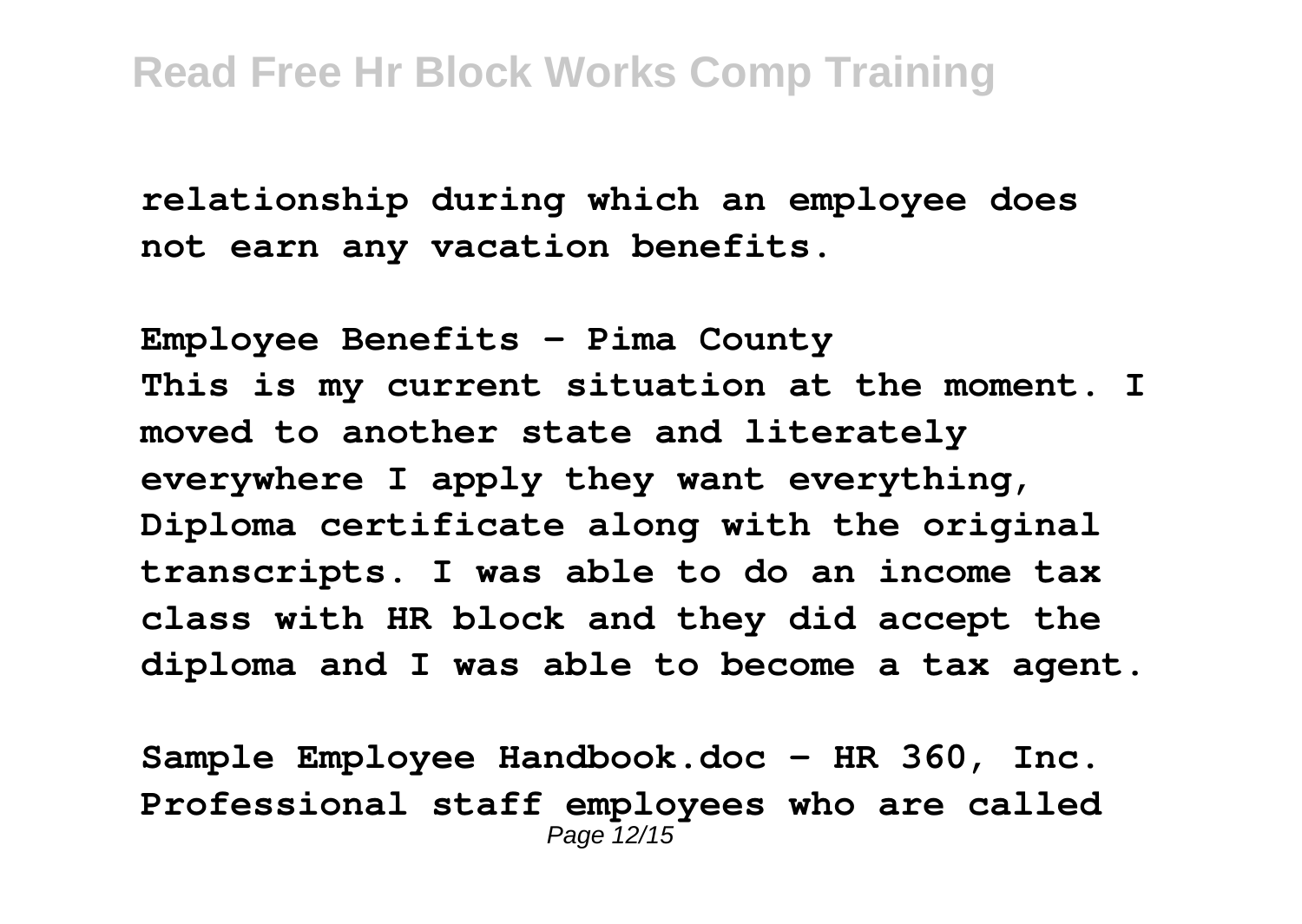**to report for active duty or to take part in active training duty in the Washington National Guard, or in the Army, Air, Marine, Navy, Coast Guard, or any organized reserve forces of the United States, receive up to 21 workdays of paid time off during the annual cycle that begins October 1 and ends ...**

**Classical guitar - Wikipedia Show All Best Of Sizing Guides Men Women Boys Girls Parents Stringing Training Drills Product Reviews. Best Lacrosse Heads For Attack. Best Of, Mens, Product Review. US Lacrosse: Return To Play. Boys, Girls, Men,** Page 13/15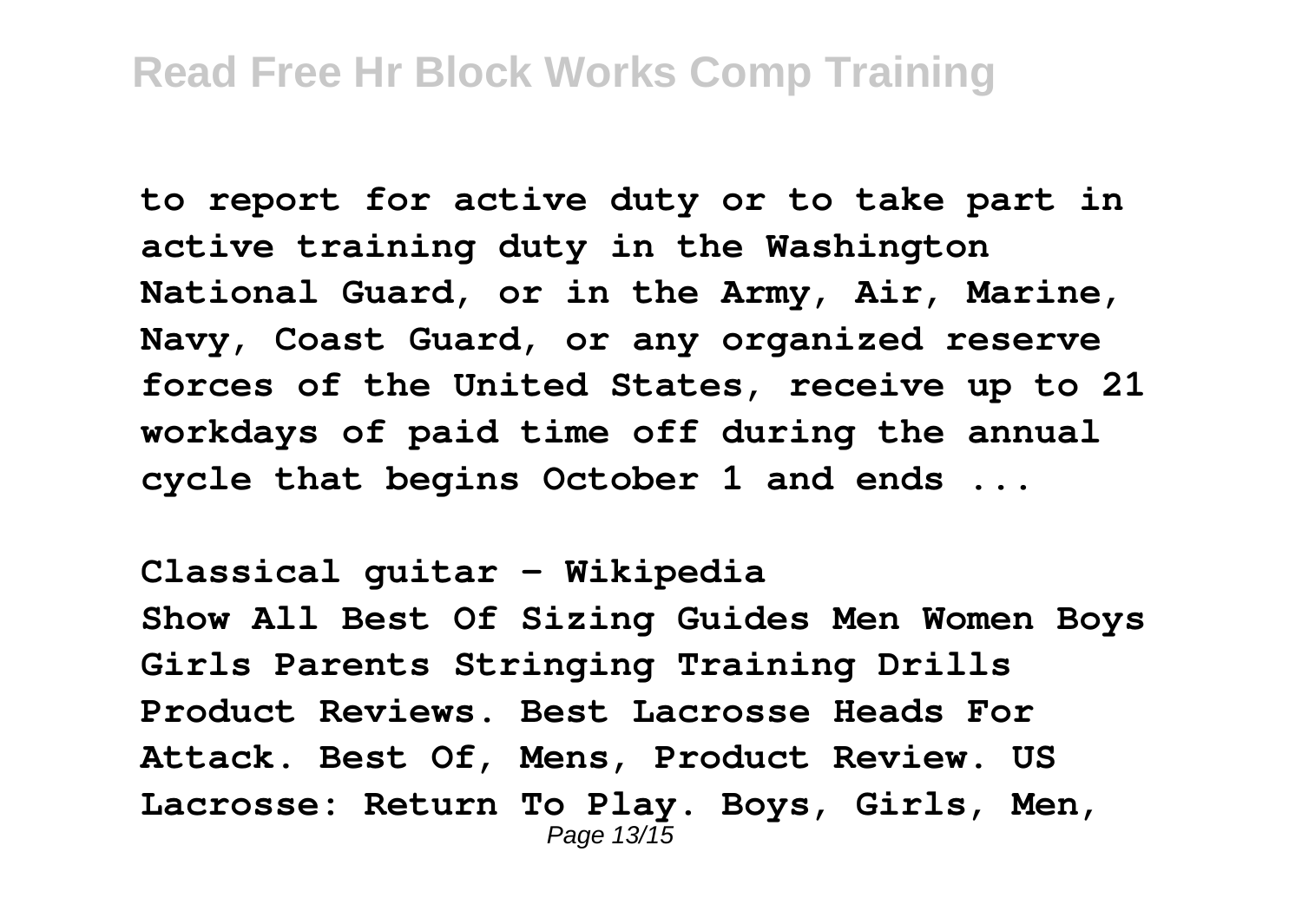**Women, Parents. Women's Mesh Lacrosse Pockets. Girls, Womens, Parents, Stringing.**

 $H_{\text{OM}} = \text{NIIM}$ **If you don't want the download the free rate calculator above, the math goes like this: Total Monthly Living Expenses = L Total Monthly Business Expenses = B Total Billable Hours Per Month = H Total Taxes (%) = T Your** Minimum Hourly Rate =  $L/$ [H \* (1 - T)] + B/H **Example: So let's say you need to make \$5,000/month to live, expect your business expenses to be about \$1,200/month, estimate**

**...**